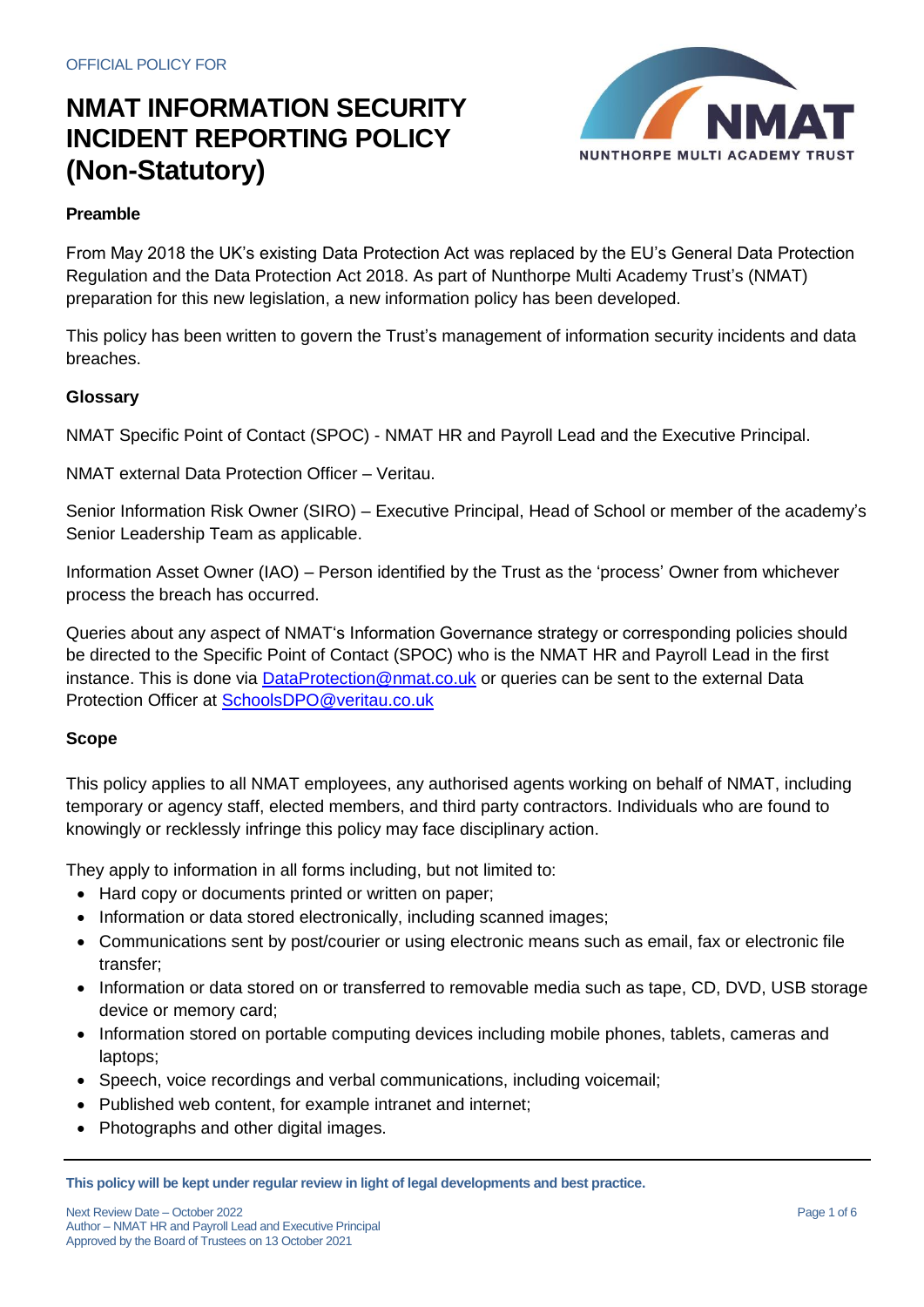

Article 33 of the GDPR requires data controllers to report breaches of personal data to the Information Commissioner's Officer, and sometimes the affected data subject(s), within 72 hours of discovery if the incident is likely to result in a risk to the rights and freedoms of the data subject(s). Therefore, it is vital that NMAT has a robust system in place to manage, contain, and report such incidents. The Information Security Incident Management Policy details how NMAT will handle and manage information security incidents when they arise.

#### **Notification and Containment**

In order for NMAT to report serious incidents to the ICO within 72 hours it is vital that it has a robust system in place to manage, contain, and report such incidents.

### **Immediate Actions (Within 24 Hours)**

If an employee, Trustee, Governor, or contractor is made aware of an actual data breach, or an information security event (a 'near-miss'), they must report it to their line manager and the SPOC (see above) within 24 hours. If the SPOC is not at work at the time of the notification, then their Out of Office email will nominate another individual to start the investigation process.

If the breach has the potential to have serious or wide-reaching detriment to data subjects, then the Data Protection Officer **must** be contacted within this 24 hour period.

If appropriate, the individual who discovered the breach, or their line manager, will make every effort to retrieve the information and/or ensure recipient parties do not possess a copy of the information.

#### **Assigning Investigation (Within 48 Hours)**

Once received, the SPOC will assess the data protection risks and assign a severity rating according to the identified risks and mitigations. The severity ratings can be found in Appendix One of this document.

The SPOC will notify the Senior Information Risk Owner (SIRO) and the relevant Information Asset Owner (IAO) that the breach has taken place. The SPOC will recommend immediate actions that need to take place to contain the incident.

The SPOC will assign an officer to investigate white, green and amber incidents. Red incidents will be investigated by the Data Protection Officer with the assistance of Internal Audit and Counter Fraud Teams if applicable.

#### **Reporting to the ICO/Data Subjects (Within 72 Hours)**

The SIRO, in conjunction with the relevant manager, SPOC, IAO and DPO will make a decision as to whether the incident needs to be reporting to the ICO, and also whether any data subjects need to be

**This policy will be kept under regular review in light of legal developments and best practice.**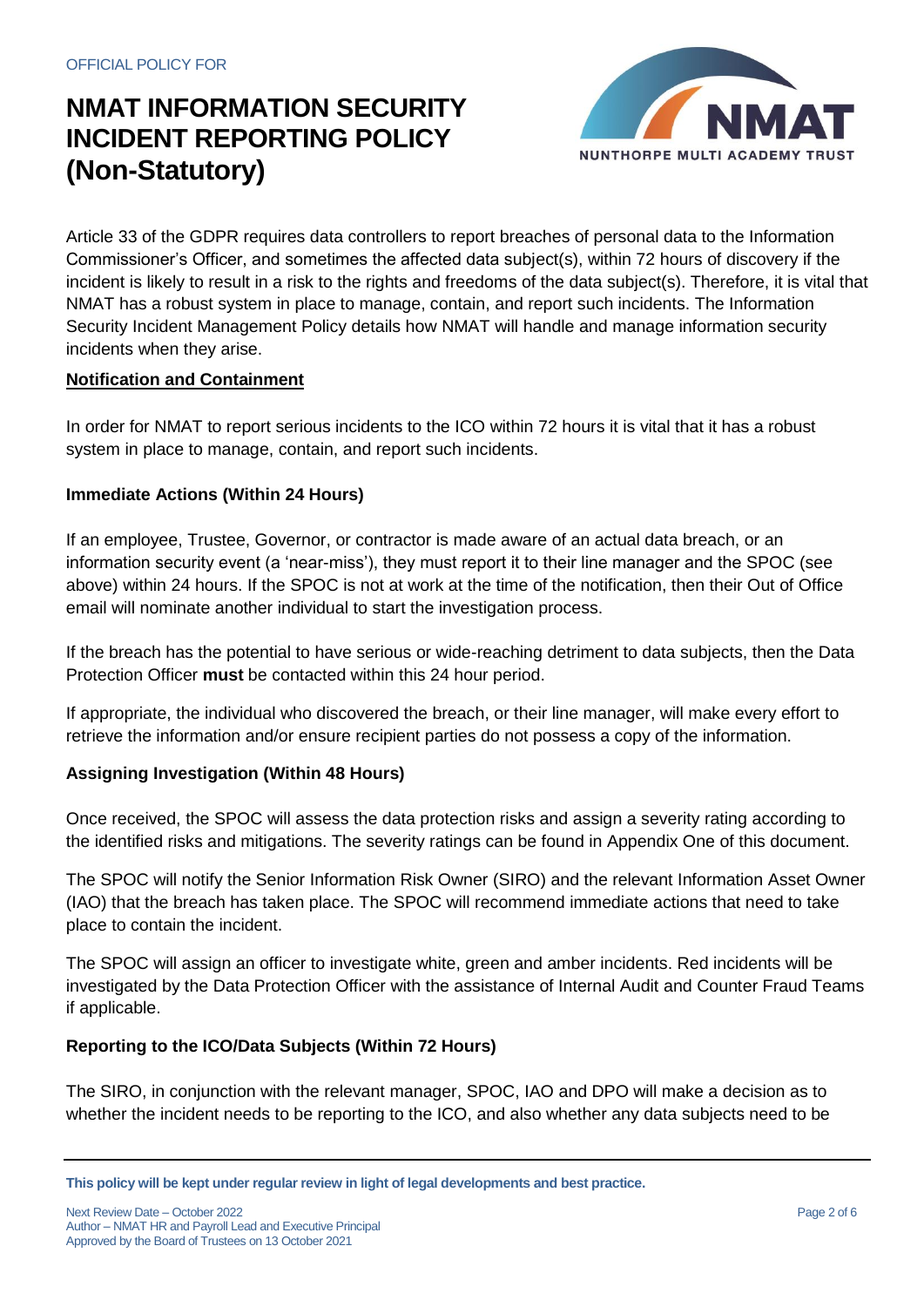

informed. The relevant manager/IAO will be responsible for liaising with data subjects and the DPO for liaising with the ICO.

#### **Investigating and Concluding Incidents**

The SPOC will ensure that all investigations have identified all potential information risks and that remedial actions have been implemented.

When the DPO has investigated a data breach then the SIRO must sign off the investigation report and ensure recommendations are implemented across the Trust.

The SIRO will ensure all investigations have been carried out thoroughly and all highlighted information security risks addressed.

**All incidences should be recorded on the Trust's breach log, along with the outcome of the investigation.**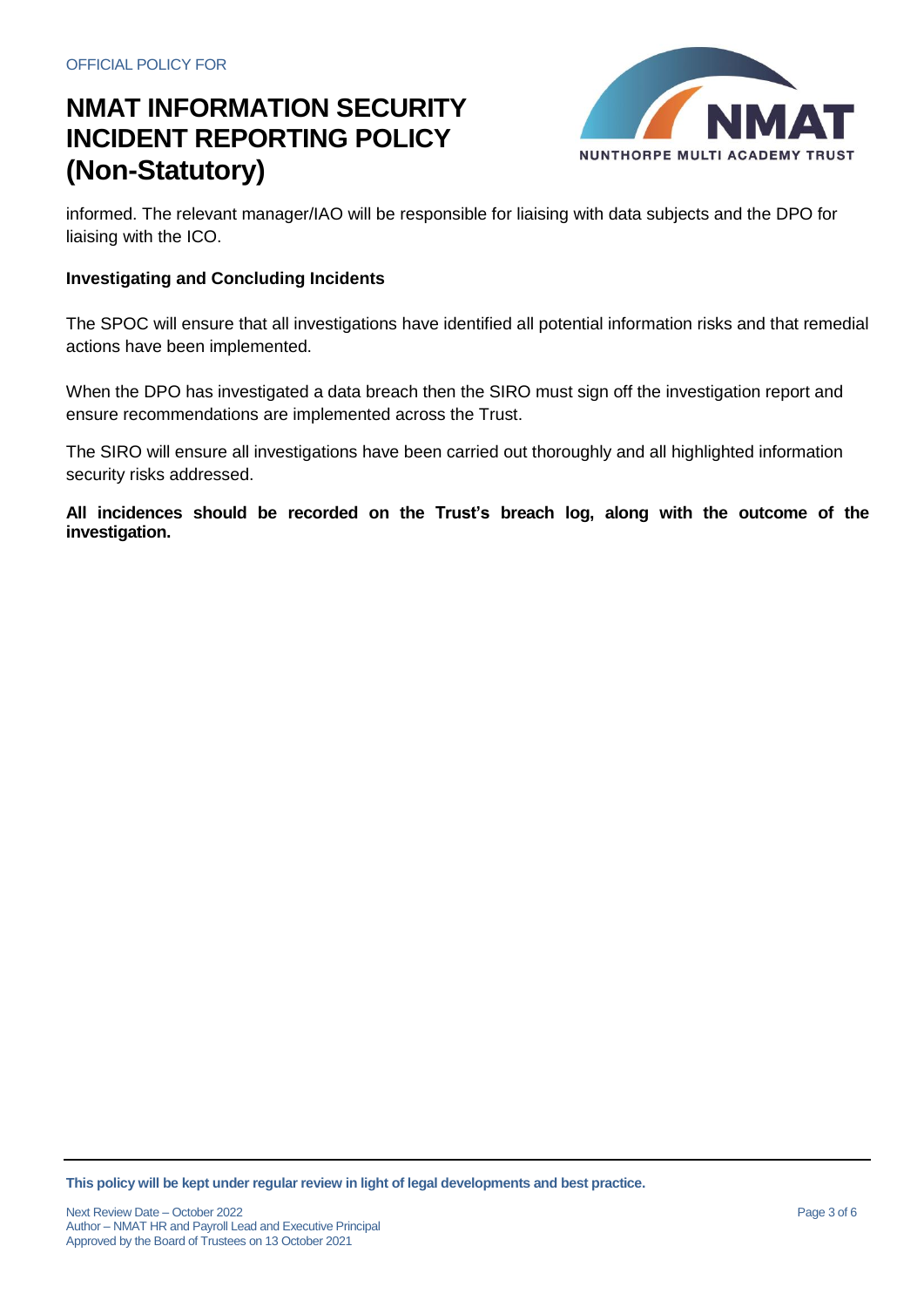

| <b>Rating</b>                                     | <b>Incident Threshold</b>                                                                                                                                                                                                                                                                                                                                                                                                                                                                                                                                                                                                                                                                            | <b>Recommended Actions</b>                                                                                                                                                                                                                                                                  |
|---------------------------------------------------|------------------------------------------------------------------------------------------------------------------------------------------------------------------------------------------------------------------------------------------------------------------------------------------------------------------------------------------------------------------------------------------------------------------------------------------------------------------------------------------------------------------------------------------------------------------------------------------------------------------------------------------------------------------------------------------------------|---------------------------------------------------------------------------------------------------------------------------------------------------------------------------------------------------------------------------------------------------------------------------------------------|
| <b>WHITE</b><br><b>Information Security Event</b> | No breach of confidentiality, integrity, or availability has taken place but<br>there is a failure of the implemented safeguards that could lead to a breach<br>in the future.<br>Examples<br>A post-it note containing a user name and password to a School<br>database is found attached to a keyboard.<br>A key safe, containing keys to filing cabinets, has been found unlocked<br>and unsupervised.                                                                                                                                                                                                                                                                                            | Responsible officer(s) spoken to by management and<br>reminded of data protection responsibilities. If repeated<br>offence management to consider HR action.<br>Logged on school register of incidents                                                                                      |
| <b>GREEN</b><br><b>Minimal Impact Incident</b>    | The Trust's security measures have failed and have consequently resulted<br>in a breach of confidentiality, integrity, or availability.<br>Incident has been contained within the organisation (or trusted partner<br>organisation).<br>The information does not contain any special category data or any data<br>that would be considered to be sensitive.<br>The actual or potential detriment to individuals is virtually non-existent.<br>Examples<br>An email, containing details of a service user's address or contact<br>details, is sent to an incorrect recipient within the Trust.<br>A document containing the only record of student's contact details<br>have been destroyed in error. | Responsible officer(s) spoken to by management and<br>reminded of data protection responsibilities. If repeated<br>offence management to consider HR action.<br>Logged on Trust register of incidents<br>Notify SIRO<br>Investigation report to be conducted by Information Asset<br>Owner. |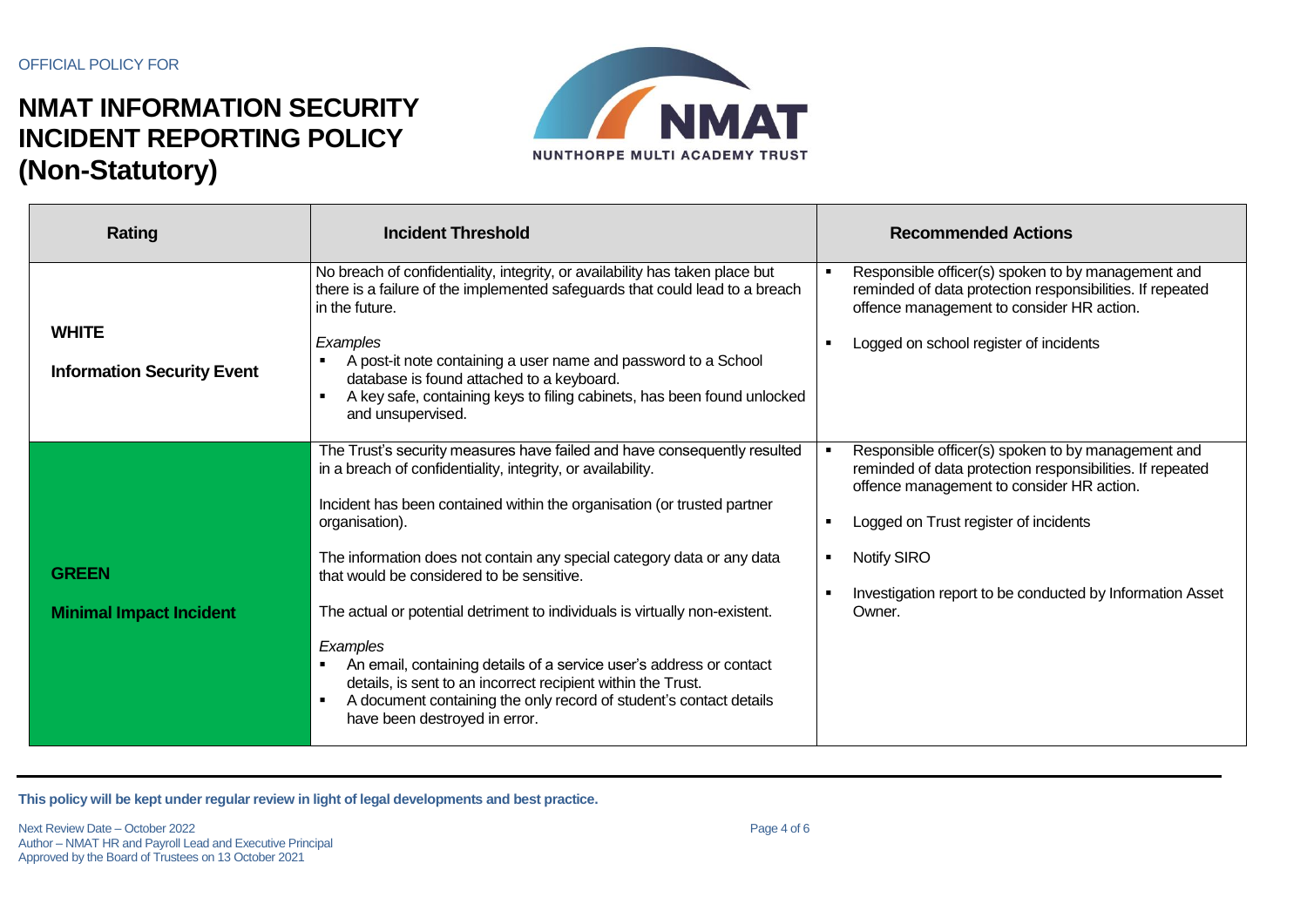

| Rating                          | <b>Incident Threshold</b>                                                                                                                                                                                                                                                                                                                                               | <b>Recommended Actions</b>                                                                                |
|---------------------------------|-------------------------------------------------------------------------------------------------------------------------------------------------------------------------------------------------------------------------------------------------------------------------------------------------------------------------------------------------------------------------|-----------------------------------------------------------------------------------------------------------|
|                                 | The Trust's security measures have failed and have consequently resulted<br>in a breach of confidentiality, integrity, or availability.                                                                                                                                                                                                                                 | Responsible officer(s) asked to re-sit Data Protection e-<br>learning. Management to consider HR action.  |
|                                 | The information has left Trust control.                                                                                                                                                                                                                                                                                                                                 | Consider utilising key messages/intranet to remind all staff<br>of certain data protection best practice. |
|                                 | The information does not contain special category data or data that is<br>considered to be sensitive but may contain data that should have been<br>confidential to the Trust.                                                                                                                                                                                           | Logged on Trust register of incidents                                                                     |
| <b>AMBER</b>                    | The incident appears to affect only a small number of individuals.                                                                                                                                                                                                                                                                                                      | <b>Notify SIRO</b>                                                                                        |
| <b>Moderate Impact Incident</b> | The actual or potential detriment is limited in impact and does not reach the<br>threshold for reporting to the Information Commissioner's Office.                                                                                                                                                                                                                      | Notify Data Protection Officer<br>Investigation report to be conducted by Information Asset<br>Owner.     |
|                                 | Examples<br>A letter is sent to the wrong postal address and the incorrect recipient<br>п.<br>has learnt of another individual's dealings with the Trust. However, the<br>letter does not contain any special category information.<br>An email has been sent to ten parents without the BCC function being<br>utilised which reveals all ten personal email addresses. |                                                                                                           |
| <b>RED</b>                      | The Trust's security measures have failed and have consequently resulted<br>in a breach of confidentiality, integrity, or availability.                                                                                                                                                                                                                                 | Management to consider (potentially immediate) HR<br>action.                                              |
| <b>Serious Impact Incident</b>  | The information has left school control.                                                                                                                                                                                                                                                                                                                                | Logged on Trust register of incidents                                                                     |
|                                 | The information contains special category data or data that is considered to                                                                                                                                                                                                                                                                                            | Notify SIRO and Data Protection Officer                                                                   |